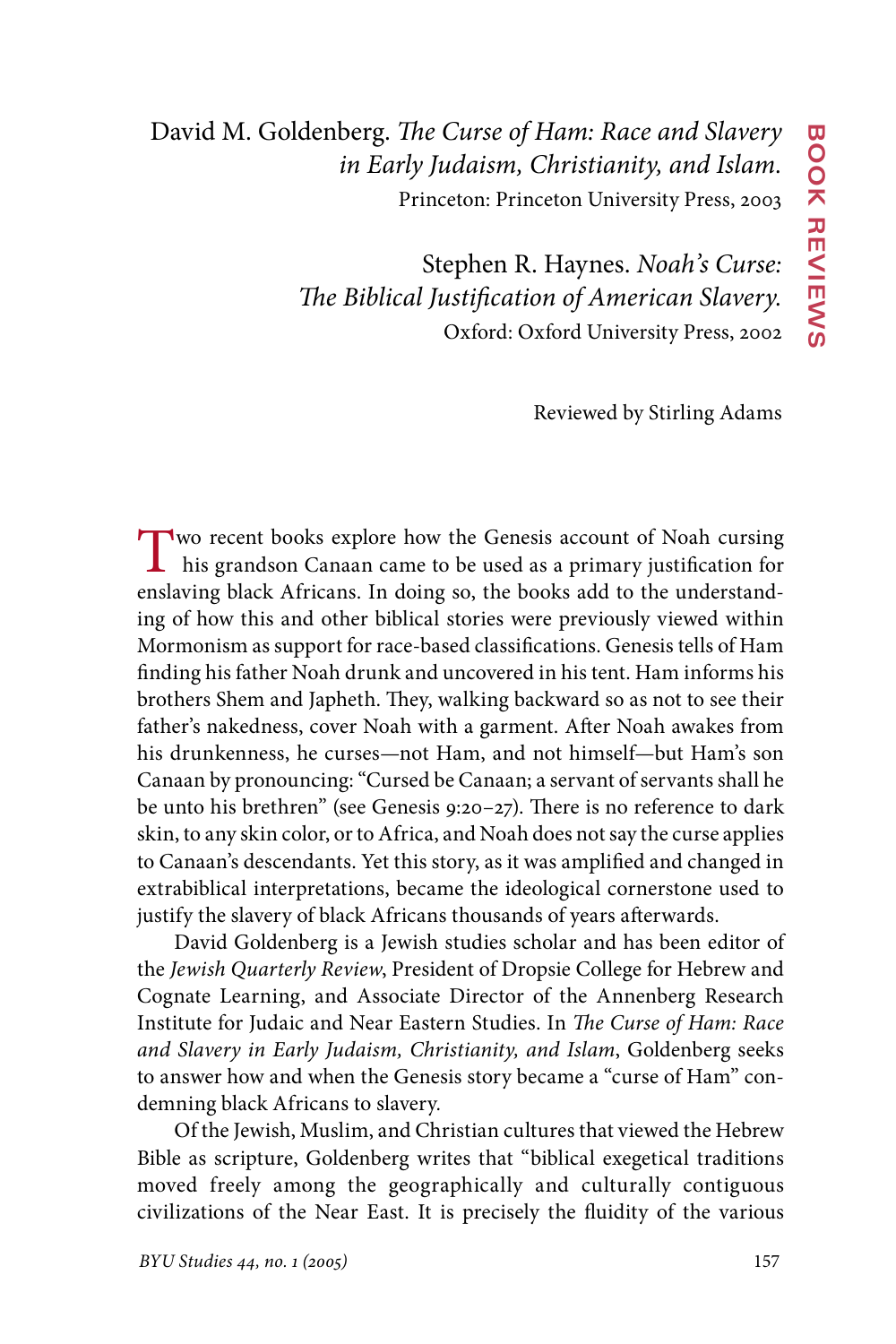interpretations and legends that provides a unique opportunity for crosscultural investigation" (5). His book is the result of thirteen years of steady research and presents what is often highly technical scholarship and linguistic analysis in a readable, cogent manner. His index of hundreds of primary ancient sources include Targum texts,<sup>1</sup> apocryphal and pseudepigraphal works, Greek and Latin authors, Hellenistic-Jewish, rabbinic, early Christian, Islamic, ancient Near East, Qumran, and Samaritan writings; this list does not even include ancient works that he cites infrequently or does not discuss at length (413).<sup>2</sup> He also cites 1,478 writers in his "Index of Modern Scholars."3 As these indices imply, Goldenberg's research has been thorough. Though I find his analyses and typically carefully drawn conclusions compelling, I am unable to competently evaluate his multilingual, cross-cultural scholarship, and so look forward to following scholarly responses to *The Curse of Ham.*

The book is focused around answering four questions: How did biblical-era Jews view black Africans? What was the attitude of biblical and early post-biblical-era Jews towards dark skin color in general? When did slavery of blacks first become prominent? And, once trade in black slavery became established, was the Bible reinterpreted to reflect the new historical situation?

These questions, and Goldenberg's voluminous research, might sound dry in the abstract, but in answering them his text often reads like a fast-paced whodunnit mystery novel. For example, many biblical commentators, including some Mormons, believed Ham's name meant "hot," "dark," or "black."4 The meaning was assumed to support the conclusion that Ham had black skin. Did the name have that meaning? See chapter 10, "Was Ham Black?" for a thorough answer of "no," and for how and almost exactly when and where the mistranslation first occurred. Goldenberg reviews the etymology of "Ham" in the languages involved (including Arabic, Aramaic, Coptic, Egyptian, Greek, Hebrew, Old South Arabian, Semitic, Syriac, and Ugaritic), and concludes that the word used in Genesis did not mean "black," "dark," or "heat," and that as of now the word is of unknown origin. He believes mistaken interpretations may have developed in large part because in reducing spoken Hebrew to written form two different phonemes were represented with one graphical symbol, thus leading to confusion between words that in oral Hebrew were distinguished  $(141-56)$ .<sup>5</sup>

The book of Numbers reports that Moses married an Ethiopian woman. The text makes it clear that the Lord does not disapprove, but the question arises, would the marriage have resulted in stigma for Moses, his wife, or any of their children? (Num. 12: 1–8). And in the biblical era,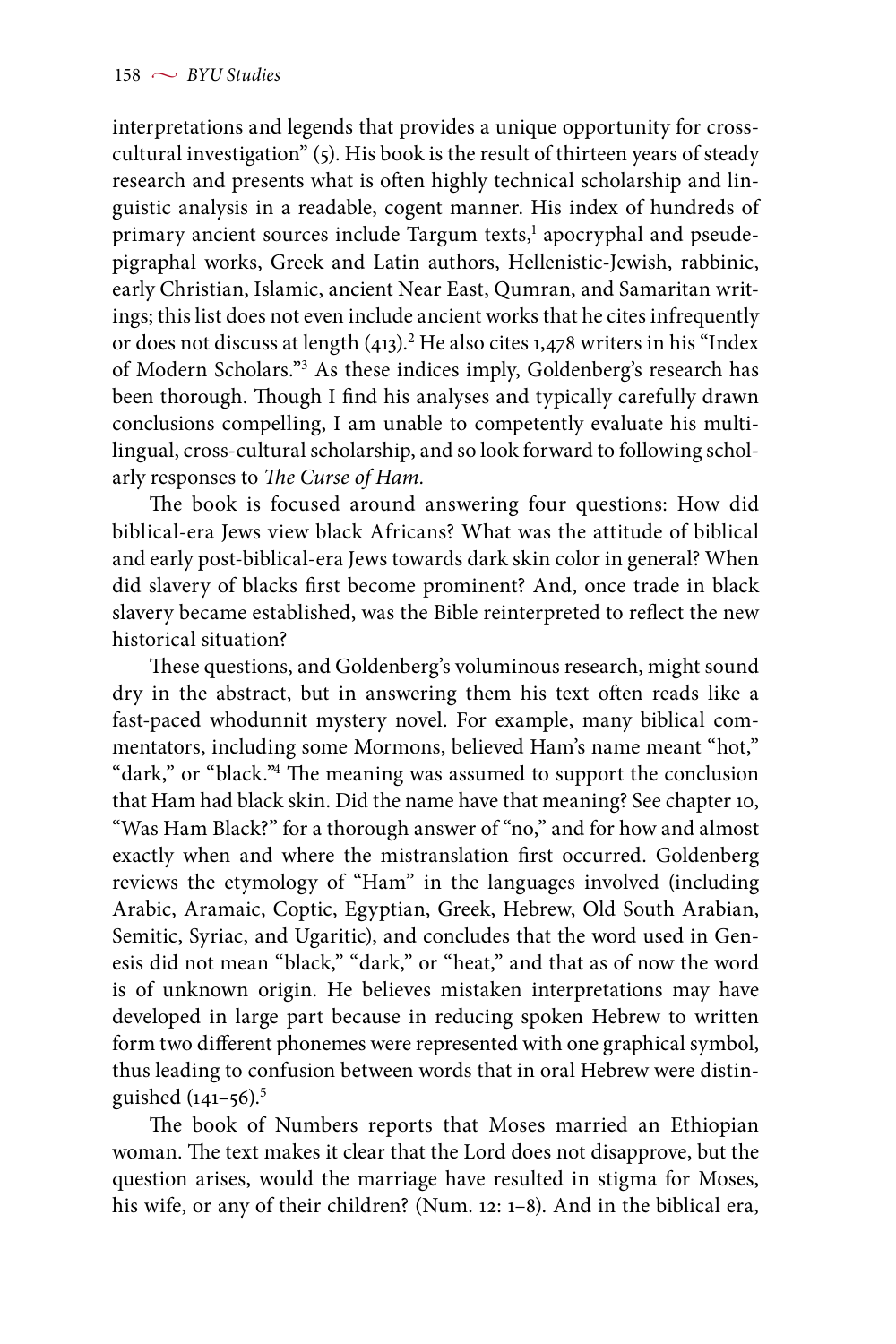was there generally a proscription against miscegenation? In chapter 4, "Postbiblical Israel: Black Africans," Goldenberg reviews commentary on Moses' wife, again using biblical, Targum, Hellenistic-Jewish, and early rabbinic texts. He concludes there is no evidence that biblical and post-biblical Judaism saw "anything denigrating in African origin or in miscegenation" (56; see also 26-40, 52-59, 163).<sup>6</sup> Goldenberg also discusses alternative interpretations of this story, one of which suggests that here "Kushite" should have been used to describe the woman instead of "Ethiopian," and that the verse refers to Moses' wife Zipporah who may or may not have had black skin (28–29, 52–59). His analysis of the broader question of whether there was a cultural reproach with regards to black Africans yields a similar conclusion: he finds no evidence of such a stigma and concludes, "Apparently Kushite ancestry did not matter one way or the other" (75).<sup>7</sup> This conclusion may remind Mormon readers of Hugh Nibley's similar findings in *Abraham in Egypt.*<sup>8</sup>

The Genesis 4 account of Cain killing Abel reports that Cain was cursed so that "when thou tillest the ground, it shall not henceforth yield unto thee her strength," and "the Lord set a mark upon Cain, lest any finding him should kill him." Though this account makes no reference to skin color, why did many eighteenth- and nineteenth-century Americans believe Cain was cursed with black skin, and when did that belief originate? In chapter 13, "The Curse of Cain," Goldenberg reports that the evidence suggests an Armenian author of an apocryphal "Adam-book" from between the fifth and eleventh centuries made the initial mistake: he mistranslated the Genesis 4:5 statement that Cain's "countenance fell" as meaning Cain's face and skin turned dark. This interpretation was repeated infrequently until it gained momentum in seventeenth-century Europe and eighteenth-century America. Goldenberg comments briefly that both Joseph Smith and Brigham Young shared an assumption that Cain was cursed with dark skin and was the ancestor of black Africans (178). Without reading the early Mormon record closely, Goldenberg would not be aware that though many of Joseph Smith's followers adopted Protestant folklore that tied black Africans to Cain, there is little to show that the radical, reformation-minded Joseph Smith held the same view.9

Most importantly (especially to a book entitled *The Curse of Ham*), when and how did the story of Noah's curse become associated with black slavery? While the Genesis text explicitly states it was Ham's son Canaan that was cursed by Noah, many commentators, including Mormons, applied the curse to Ham, and through him to all of Ham's children.<sup>10</sup> How, why, and when did readers redirect the curse at Ham? See chapter 11, "Ham Sinned and Canaan was Cursed!" for the history of that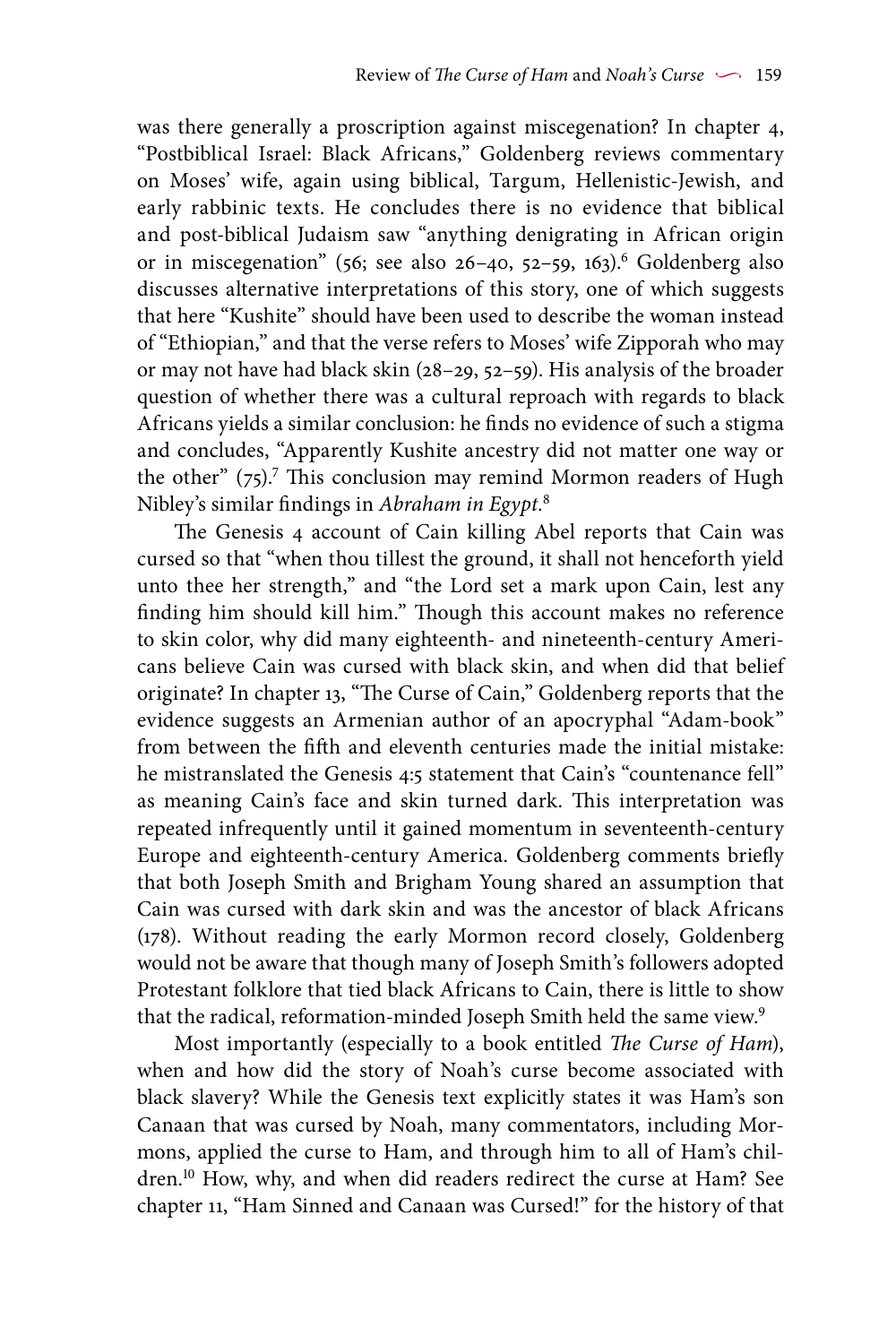interpretative leap. In that chapter and in chapter 12, "The Curse of Ham," Goldenberg reports that he found no link between skin color and slavery in Jewish sources from antiquity and late antiquity or in early Christian sources. Instead, a commentary thread referring to Canaan as having black skin first appeared among Muslims in the second century before Christ. An explicit link between blacks, slavery, and the curse is made later, in the seventh century after Christ, also in Arabia. This link occurred precisely "when the Black became strongly identified with the slave class in the Near East, after the Islamic conquest of Africa" (170). Goldenberg summarizes this time period:

In sum, in regard to Noah's curse, four factors were at play during the first six or seven centuries of the Common Era: explanation—an attempt to make sense of the Bible; error—a mistaken recollection of the biblical text [that Ham was cursed]; environment—a social structure in which the Black had become identified as slave; and etymology—a mistaken assumption that Ham meant "black, dark." The combination of these factors was lethal: Ham, the [assumed] father of the black African, was cursed with eternal slavery. The Curse of Ham was born. (167)

The curse was born but still had not gained currency among Christians. It first appeared in the Christian West in the *fifteenth* century as Europe discovered Africa and started to trade slaves. Then, "as the Black slave trade moved to England and then America, the Curse of Ham moved with it" (175). This book's focus is not on modern sources, but another work by historian Benjamin Braude corroborates the conclusion that among Christians the curse of Ham was not commonly applied to blacks until after the sixteenth century (Braude demonstrates that, up to that point, Christians more commonly used the curse to express animus towards Jews), and not prominently applied until the eighteenth century.<sup>11</sup>

In his introduction, Goldenberg reports that in the context of racialized readings of the Bible both biblical and extrabiblical sources have been misinterpreted "ultimately due to an assumption that the way things are now is the way things were in the past," failing to realize that "our perceptions of the Black have been conditioned by the intervening history of centuries of Black slavery and its manifold ramifications" (7). *The Curse of*  Ham represents an important step towards increasing the ability of those who view the Bible as scripture to avoid continuing this error.

## **Review of** *Noah's Curse*

A second book picks up with eighteenth- and nineteenth-century America—where Goldenberg's *Curse of Ham* ends and where Mormons were first introduced to the idea of the curse. Stephen R. Haynes holds the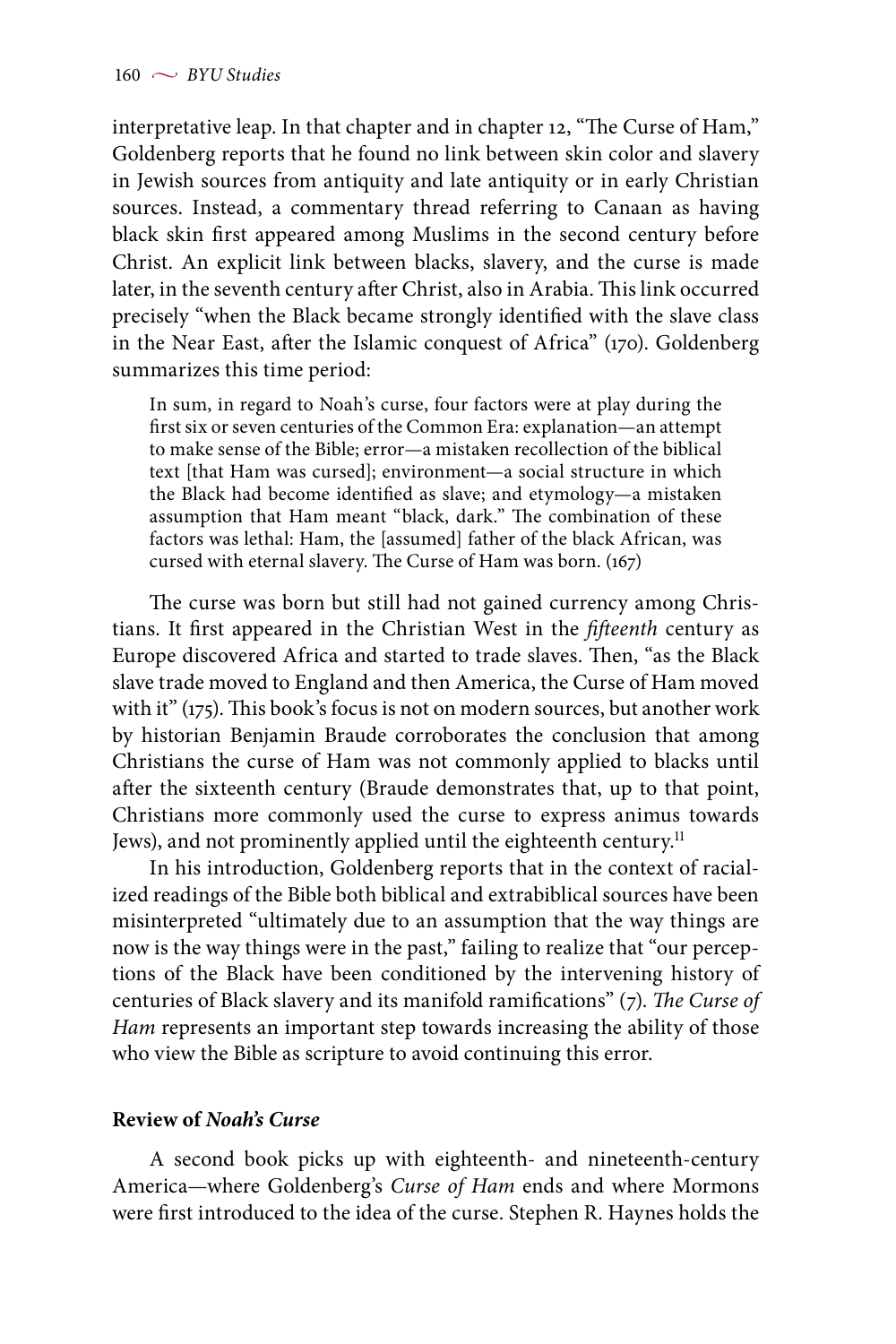A. B. Curry Religious Studies Chair at Rhodes College in Memphis, Tennessee. His book, *Noah's Curse: The Biblical Justification of American Slavery,* is a history of interpretation of the curse in the American South. His focus is on the several decades prior to the Civil War through 1901, picking up again in the 1950s during a resurgent national debate over segregation. As such, readers will find the book illuminating to the Mormon experience, as the Mormon community was influenced by some of the same historical events and interpretative trends as Southern Christians.

After providing a brief history of interpretation of the curse from early Judaism and Christianity through the twentieth century (chapter 2), Haynes gives a detailed analysis of how the curse was used in the South (chapters 4 and 5). Then he devotes chapters 7 and 8, "Noah's Sons in New Orleans" and "Palmer's Biblical Imagination" to how the prominent Presbyterian leader Benjamin Palmer used the curse in his voluminous sermons and writings from 1855 to 1901.

Haynes describes Palmer, a New Orleans pastor, as the emotional and intellectual leader of Southern American Presbyterianism and one of the South's most popular and influential clergymen (relevant to his research for this book, Haynes served as Parish Associate for a Memphis Presbyterian church). Palmer's sermons and writings were prominently published and widely read, and he founded the *Southern Presbyterian Review* and *Southern Presbyterian* periodicals*.* After the war, Palmer was elected to chair or moderate church committees charged with establishing church policies. "In this way," Haynes writes, "Palmer was able to make the church a mouthpiece for his own reading of scripture" (138). In his prominent status as a church leader, orator, and writer, and in his organizational leadership as well as in his longevity in these activities, perhaps the man that played a role within Mormonism most similar to Palmer was Joseph Fielding Smith.<sup>12</sup>

One of Haynes's themes is that the American racialized interpretation of the Genesis 9 curse significantly influenced how Southerners interpreted the Genesis 10 "Table of Nations" (a list of Noah's descendants) and the Genesis 11 account of the Tower of Babel. He argues that in a manner unique to Christian Americans, each chapter of Genesis 9 through 11 became a story first useful in justifying slavery, then in supporting racial segregation.

Palmer was a prominent case in point. He viewed the Genesis 9 story of the curse as Noah's "camera" of the future. Palmer preached that "the outspreading landscape of all history is embraced within the camera of Noah's brief prophecy; showing how from the beginning God not only distributed them [the races of man] upon the face of the earth, but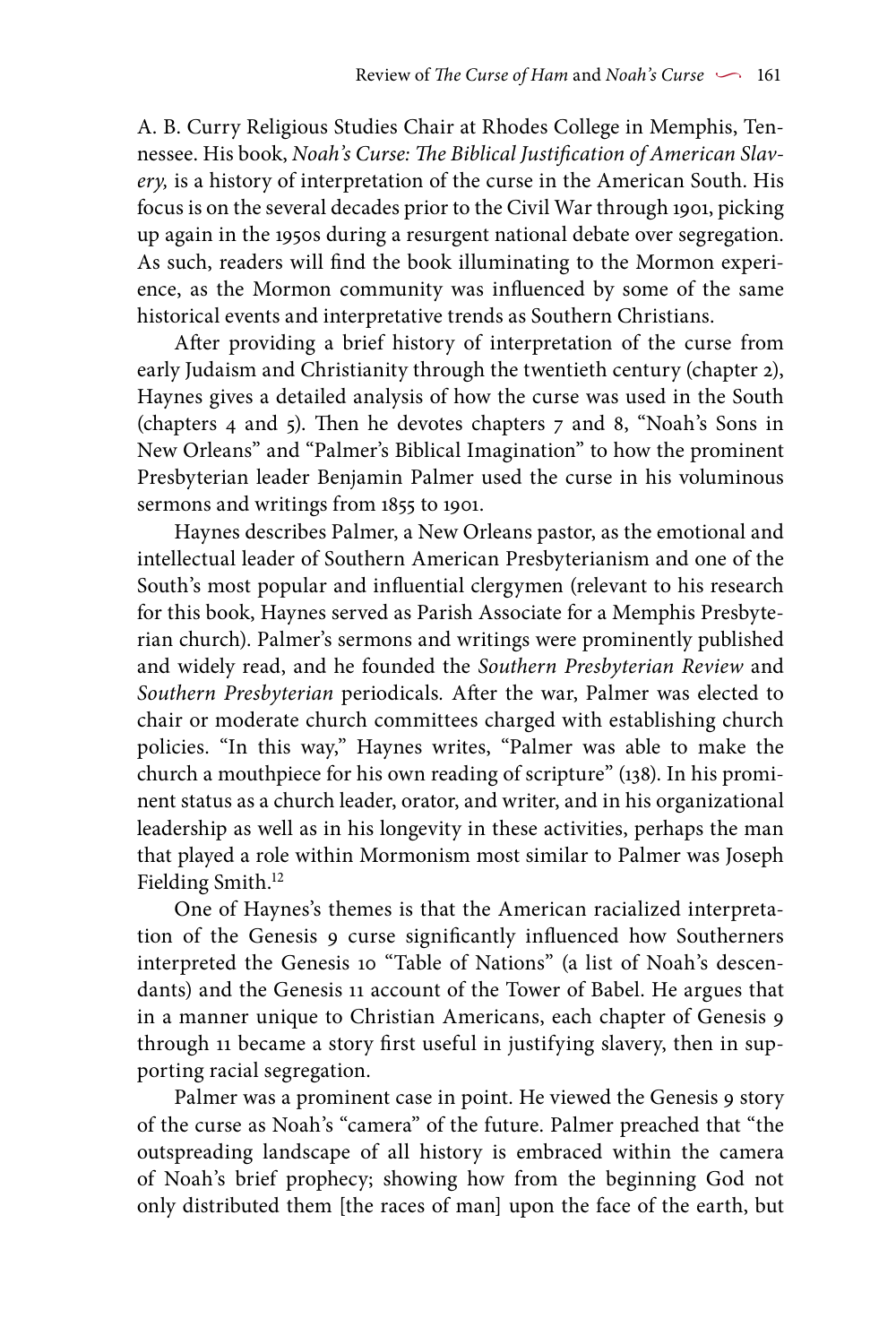impressed upon each branch the type of character fitting it for its mission" (133). What Palmer and other Americans saw through the lens of the "camera" was a guide for assigning each race a place and position. With that guide in mind, readers would turn to the following chapters of Genesis and consequently find a racial meaning in them also (125–46).

In various of his writings exploring ancient traditions, Nibley recounted mythic lore set in Ham's or Abraham's era that gave a prominent role to Nimrod.13 But Mormons, who have heard relatively little of Nimrod in our own preachings, may be surprised at the assertion that Nimrod, the "mighty hunter before the Lord" mentioned in Genesis 10:9, was after Noah himself "the most imperial figure, literally and figuratively, in the ancient and medieval imaging of the Bible"  $(49)$ .<sup>14</sup> Haynes shows that Nimrod played a large role in Southern racial teachings. Despite the positive description of Nimrod in Genesis, he was portrayed as a black African who, much like Cain, introduced disorder and rebellion, thus providing another justification for enslaving or segregating black Africans. In chapter 3, "Unauthorized Biography: The Legend of Nimrod and His Tower," Haynes summarizes the embellishing given the story of Nimrod (scant details are provided in Genesis), beginning with the early rabbinic and Christian eras. Some early stories portrayed Nimrod as the builder of the Tower of Babel, a detail that came to be consistently adopted by the Middle Ages. By the middle of the nineteenth century in America, the story had been fleshed out with substantial extrabiblical (and often contradictory) details, including: Nimrod founded and ruled the major cities of Mesopotamia (but was a black African), he was an accomplished and great leader of men (but could not speak coherently), he built the Tower of Babel to ascend to heaven (and built it over the mouth of hell), he introduced fire worship, set himself up as a god, had magical clothing, established a satanic religion, and introduced tyranny (41–61).

A second theme is that the history of the interpretation of Genesis 9through 11 in the pre- and post-war South adumbrates American and Southern core values. Haynes spends considerable time comparing the uses to which Southern Christians put these scriptures before the Civil War (pro-slavery, anti-federalism, criticizing abolitionists as anarchists and anti-Christs) to the decades after the war (pro-segregation, antifederalism, anti-internationalism, anti-ecumenism, pro-traditional values). In chapter 6, "Grandson of Disorder," after summarizing how the legend of an African Nimrod was used in the South, he concludes, "This is illuminating evidence of the process by which Bible readers have seized upon Ham's mysterious grandson to interpret their experiences and project their fears. In the portrait of Nimrod that emerges in American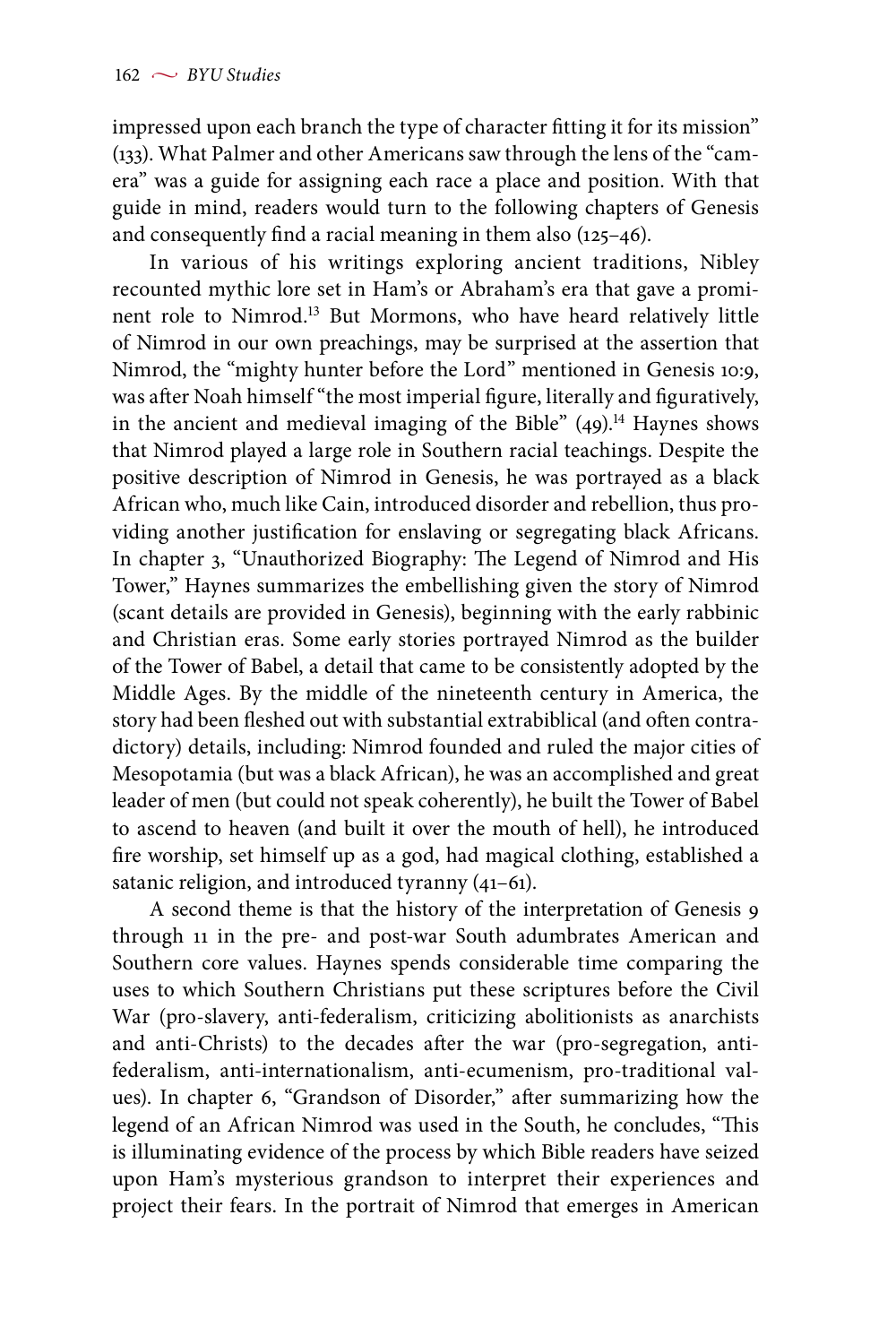readings of Genesis between the antebellum period and the end of the twentieth century, his character and career are transparent expressions of American cultural concerns" (121).

Haynes finds that Palmer used Noah's curse in the same way,

first to justify the enslavement of blacks; then to discover divine sanction for the law of separation as it applied to political secession, civic segregation, and ecclesiastical separation; and finally as a warrant for the "practical extinction" of Native Americans. Palmer's use of these biblical narratives over a period of 50 years elucidates both their role in American racial discourse and their remarkable flexibility in the hands of someone in search of a transcendent warrant for racial hierarchy. (145)

Haynes reports that while the stories of Noah's curse, Nimrod, and the Tower of Babel were heavily used in the South before and around the time of the Civil War, their use in political discourse for racial purposes was largely discontinued during the first half of the twentieth century. Then, he explains, "racial readings of Genesis 9–11 reemerged with a vengeance during the segregation debates of the 1950s and 1960s" (116). In particular, the aftermath of the U.S. Supreme Court's *Brown v. Board of Education* decision in 1954,15 and the debates leading up to the Civil Rights Acts of the 1960s, spawned vigorous defenses of segregation based in the scriptures (see 85–86, 103–4, 114–21, 165–66).

Haynes gives numerous examples of conservative Christians arguing during this time period that the lesson of Genesis 9 is that segregation follows "God's established order" (116–21). In doing so, he provides perspective for one of the most prominent—and surprising—cases of segregationist preaching within Mormonism. In 1958, Bruce R. McConkie published his encyclopedia-style book *Mormon Doctrine.* Although McConkie introduced the subject of segregation by stating that caste systems "are contrary to gospel principles of equality and fair treatment," especially when these systems "impose restrictions, slavery, and denial of natural rights," he went on to preach that, in a broad sense, caste systems and racial segregation originated in the gospel (particularly in regard to marriage), and that blacks are spiritually and physically inferior to the original race of Adam and Eve.<sup>16</sup> In the context described by Haynes, these and similar teachings of McConkie can be seen largely as a somewhat typical reaction by racially conservative American Christians to the growing phenomenon of racial integration.

Haynes believes honor and order were core Southern cultural values that played a significant role in how the text of Noah's curse was interpreted. In chapters 4 and 5, "Original Dishonor" and "Original Disorder," he argues that, unlike other readers, most Southerners did not see the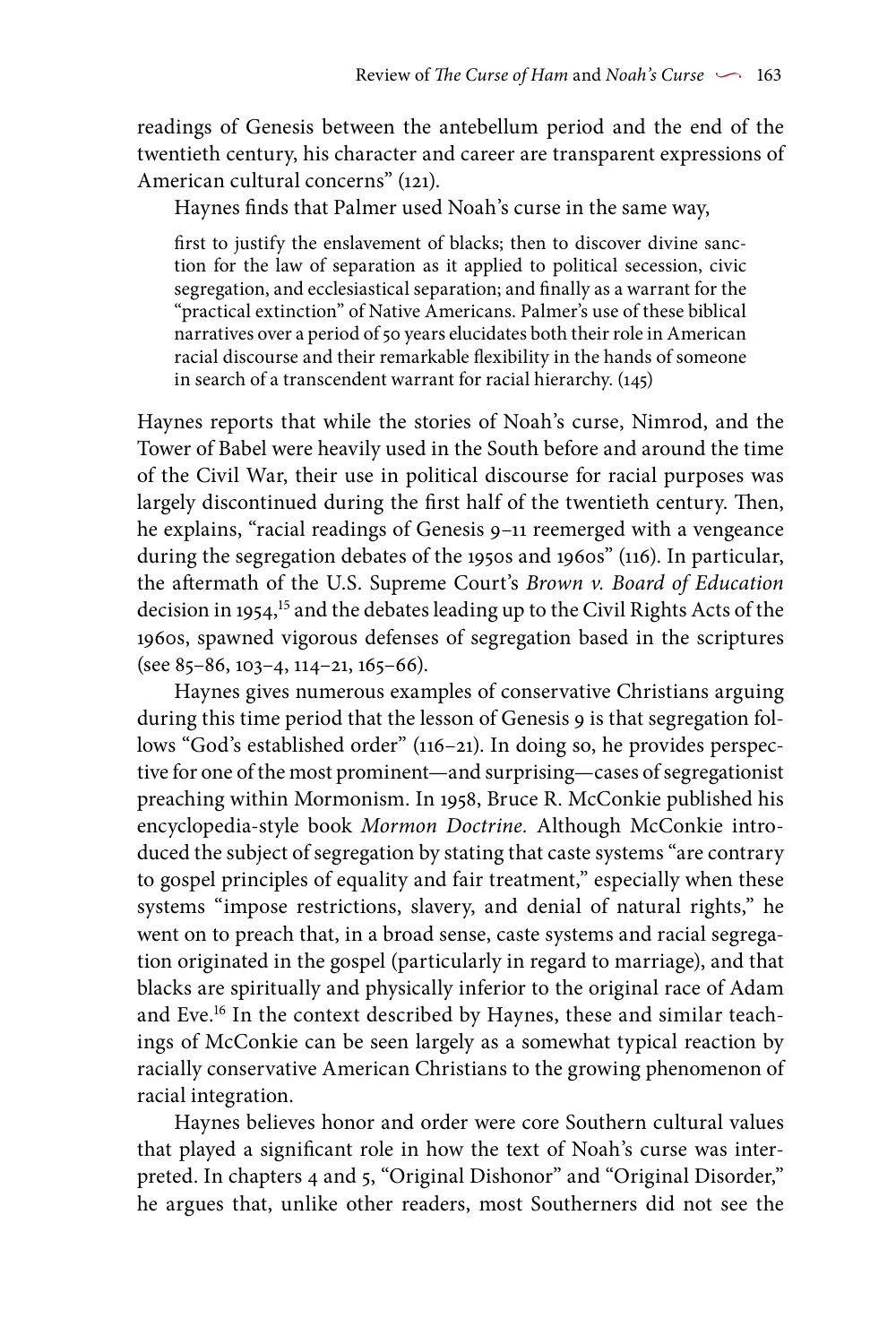story as recounting some sort of sexual indiscretion: Ham had either dishonored his father, created disorder, or both. Where dishonor was the charge, he shows that many Southern readers understood the transgression as "a violation of familial loyalty that marked Ham and his African descendents as utterly devoid of honor and thus fit for slavery" (67). Haynes explains the concern for order that animated the worldview of white Southerners as resulting in part from a "dread of slave insurrection that periodically seized the Old South" (96).

As one example of this influence on the interpretative tradition, he writes that Southern Christians consistently retold the story of the curse as centered on vengeance for Ham's laughing at his father's nakedness (the biblical text contains no reference to laughter). Though other cultures included laughter or mockery by Ham in their telling of the curse, only in the South (with a fear of black rebellion) was the laughter considered behavior sufficiently wrong to justify a perpetual curse of slavery (94–97).

In the final part of the book, Haynes turns from the historical to the present. In chapters 10 and 11, "Challenging the Curse: Readings and Counterreadings" and "Redeeming the Curse: Ham as Victim," he argues that because it is used to transmit antiblack sentiment in twenty-first century America, the story of Noah's curse still requires a cure. He offers his own attempt, starting with advice to read the story in "the context of the biblical canon and its message of redemption" (203). He reviews other events recounted in Genesis (the Fall, Abel's murder, general human wickedness) accompanied by "specific expressions of divine displeasure" and notes that in the story of Noah's curse, "for the first time in biblical history, God remains curiously silent in the midst of human 'sin'" (204). As such, Haynes suggests readers should not, as has been typical, assume Noah's statement was divinely sanctioned.

Then, he offers a reinterpretation using Catholic anthropologist and literary critic René Girard's theory of mimetic rivalry and a scapegoat effect.17 Haynes assumes a central competition among Noah's oldest sons Shem and Japheth. He finds a canonical link between Ham and Jesus, both of whom he views as innocent victims chosen within a cultural practice of sacrificing a scapegoat upon which communal blame can be projected. Haynes explains that "the object of the brothers' desire—their father's blessing—is shared in exchange for their complicity in scapegoating a third party" (211). Although the sacrificial Ham is not killed, "he becomes a perpetual human sacrifice, surviving as a target for whatever postdiluvian corruption must be accounted for. Abandoned to dishonor but never consumed, Ham is available for literary lynching whenever needed" (212). Haynes reads the story of Noah and his sons as a type of "the willing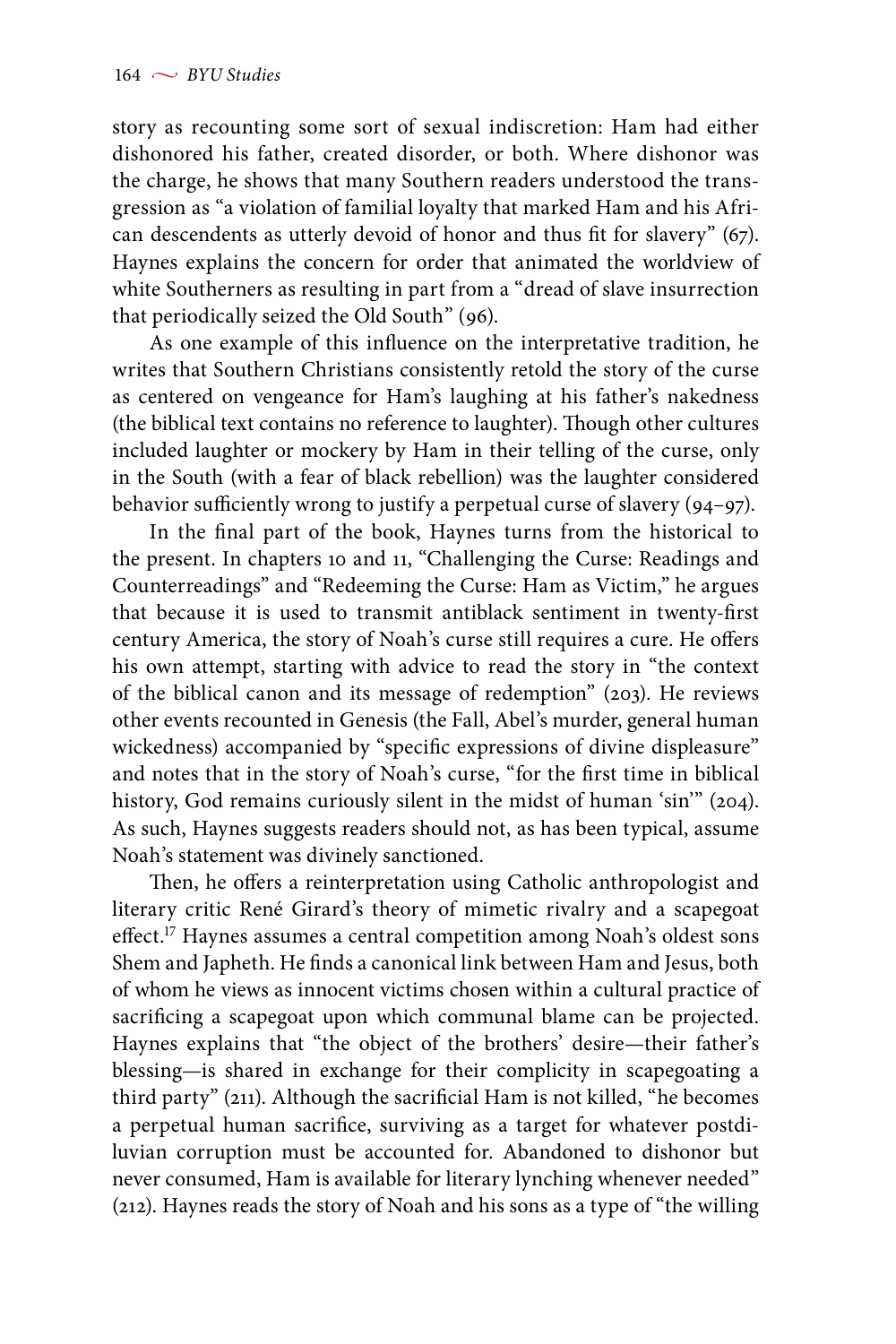victimhood of God's Christ" (217), with Ham as an innocent victim and the curse as teaching "we are all victims, all victimizers, . . . all in need of rescue and redemption, all loved and favored by God, all revealed in our depravity by God's truth. Seen in this light, the designation 'Noah's curse' not only displaces the stigma of guilt from Ham the innocent victim but also implies that the curse and responsibility for redeeming it belong to all" (218).

As a side note relevant to Mormons, I have suggested to Haynes that he misunderstands the Mormon impact on American racial readings of the Bible. He writes in passing that "the suggestion that Cain's mark was blackness was advanced in eighteenth-century Europe and was popularized a century later in America by Joseph Smith, the founder of Mormonism" (15). However, while some of Smith's followers did understand Cain's mark to be the genesis of the dark skin of black Africans, the evidence does not establish that Smith himself held that view (see note 9). Also, this teaching was already common among American Christians by Smith's time (see Goldenberg, 178–79), and Joseph Smith was hardly in a place to influence popular opinion on such theological matters. As Naomi Felicia Woodbury wrote of the early Mormons, "The church was in its infancy: weak, disliked, and ridiculed. It was in no position to affect American thought."18

Together, Goldenberg's and Haynes's books reinforce the importance of reading and interpreting scripture with careful attention to the text itself and due consideration given to possible translation complexities or errors and to interpretative glosses that may have been introduced over time. Both books can be useful in assisting modern readers in identifying and avoiding the distorting impact cultural mistreatment of black Africans appears to have had on how biblical stories were understood and utilized in recent centuries. Readers with a continuing interest in the topic of racialized readings of Genesis will want to keep an eye out for Benjamin Braude's forthcoming book, *Sex, Slavery, and Racism: The Secret History of Noah and His Sons* (to be published by Alfred J. Knopf). Until that is released, portions of Braude's work on the topic are accessible in previous journal publications or conference presentations.<sup>19</sup>

Stirling Adams (sadams@byu.edu) is an attorney in Provo, Utah. He received a BS in statistics and computer science from Brigham Young University in 1989 and a JD from Boston University in 1992.

<sup>1.</sup> The Targum were early Aramaic Jewish translations or paraphrases of the Old Testament from the first and other early centuries AD. Goldenberg, Curse of *Ham*, 391.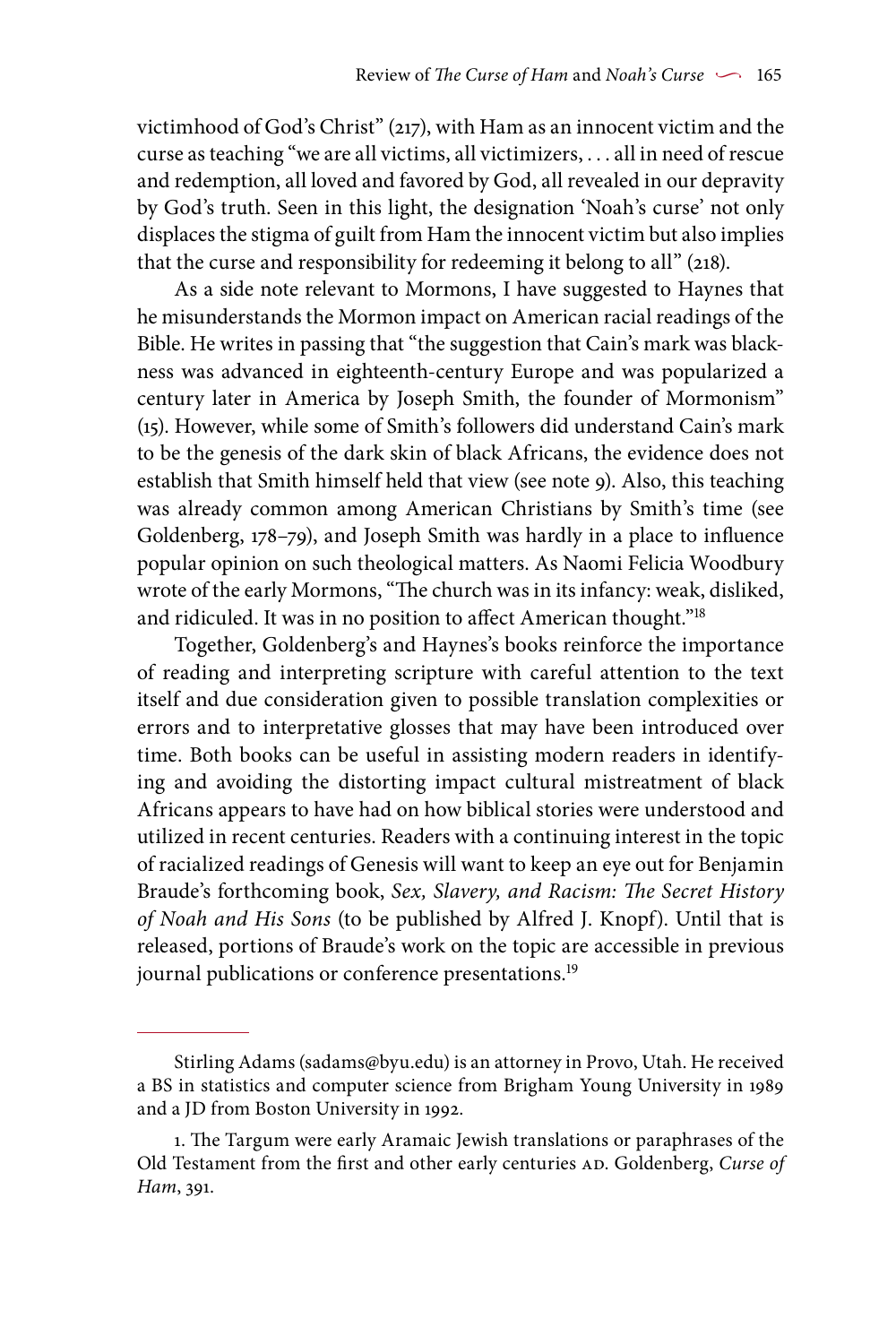2. For example, Goldenberg cites Maimonides and David ben Abraham Maimuni five times each, but neither author is on the list of ancient sources, as they were not primary sources.

3. If Goldenberg can take the time to research 1,478 authors, I can at least count them. Readers familiar with scholarship on Mormons and race matters are likely to recognize at least a few of the modern scholars listed, particularly Newell Bringhurst and Naomi Felicia Woodbury.

4. For Mormon instances of this belief, see Bruce R. McConkie, *Mormon Doctrine* (Salt Lake City: Bookcraft, 1966), 343: "Through Ham (a name meaning *black*)"; Joseph Fielding Smith, *Answers to Gospel Questions, vol. 2* (Salt Lake City: Deseret Book, 1958), 2:176:"It is likely that Ham's name was changed because he had a black wife, for *ham* is an adjective in Egyptian for black"; LDS Bible Dictionary in *Holy Bible* (Salt Lake City: The Church of Jesus Christ of Latter-day Saints, 1979), sv. Ham—"Ham. *Hot*. Son of Noah" (all italics in originals).

5. Hugh Nibley suggested the biblical name "Ham" may be linked to the Egyptian deity Min through mistaken readings of "Min" as "Khem" or "Khm." Hugh Nibley, *Abraham in Egypt,* ed. Gary P. Gillum, vol. 14 of The Collected Works of Hugh Nibley (Salt Lake City: Deseret Book, 2000), 557–78, esp. 562, 566–67.

6. See chapters 1, "Biblical Israel: The Land of Kush," and 2, "Biblical Israel: The People of Kush," and appendixes I "When is a Kushite not a Kushite? Cases of Mistaken Identity," and II "Kush/Ethiopia and India," for a discussion of biblical use of the terms "Kush/Cush," "Cushite," and "Ethiopia."

7. Goldenberg explains in chapter 4 and in the conclusion that this finding does not mean he found an absence of positive or negative symbolic references to skin colors.

8. In the subchapter entitled "No Prejudice," Nibley discussed whether there existed in the Abrahamic era a prejudice against skin color. He concluded there did not: "In the drawings and texts, which are numerous, the proportion of black to white seems to follow no pattern but that of a society in which the races mingle freely and equally." He agreed with Heinrich Brugsch that in records of the "four races" of the period and geography (Egyptian, Asiatic, Black, European-Berger), there was not "the slightest indication of race distinction." From reviewing numerous royal portraits and royal mummies, "from the earliest dynasties right down to the end," Nibley determined that if black skin "did not prevent one from becoming pharaoh, neither was it a requirement. There was simply no prejudice in the matter." He concludes the subchapter with the statement that in the Abrahamic era it is "clear that there is no exclusive equation between Ham and Pharaoh, or between Ham and the Egyptians, or between the Egyptians and the blacks, or between any of the above and any particular curse." Nibley, *Abraham in Egypt,* 585–87.

9. See, for example, Lester Bush, "Mormonism's Negro Doctrine," *Dialogue* 8 (Spring 1973): 16 (evidence that Joseph Smith believed Negroes descended from Cain is "not very convincing" and "Certainly there is presently no case at all for the idea that he 'taught' this genealogy"). Joseph Smith's writings do show that he had at least temporarily accepted some elements of American racial folklore. Perhaps in part because of this, Goldenberg errs, as did many Mormons after Smith's time, in interpreting Smith's teachings and revelations through a lens shaped by the wrong assumption that the Church's race-based practices were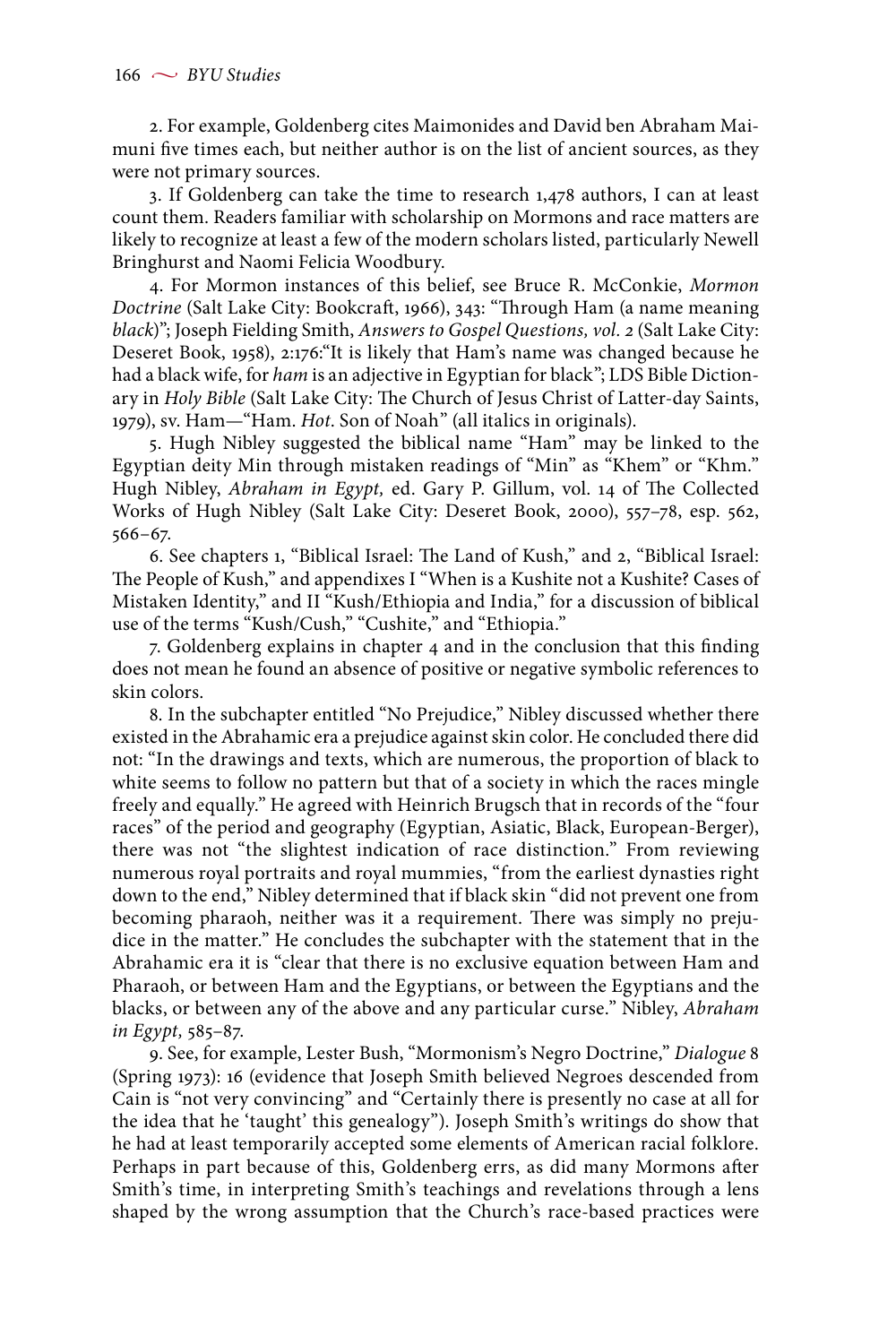initiated either by Smith or during his lifetime, with a corollary assumption that Smith therefore subscribed to all the racial folklore soon cited by Mormons to explain those practices.

Abraham 1:25–28 was revealed to Joseph Smith, which was later used by many Mormons to support race-based practices. But though this text reports that Pharoah was ineligible to hold the priesthood, that condition was not tied to race or skin color. And Pharoah is described as righteous, wise, just, and blessed by Noah with the "blessings of the earth" and "blessings of wisdom." Similarly, in Moses 8:27, also revealed to Joseph Smith, Ham is described as righteous enough to "walk with God." These verses contrast sharply with nineteenth-century lore portraying all of Cain, Ham, and their presumably Negro descendants as physically and intellectually inferior, thus suggesting that these verses are based on something other than a simple Mormon recasting of Protestant racial teachings. See Nibley, *Abraham in Egypt*, 426–28 (rejecting Abraham 1 as basing priesthood restriction on race or skin color); 583–87 (questioning the tie between blacks, Ham, and Pharoah and offering various interpretations from ancient texts of the Genesis 4 "mark of Cain"—none of which were based on skin color).

10. See, for example, LDS Bible Dictionary, sv. Ham, 698: "Ham. *Hot*. Son of Noah . . . ; cursed (Gen. 9: 18–22)." Also, the 1958 and 1966 editions of McConkie's *Mormon Doctrine* included the following in the "Ham" entry: "'Cursed be Canaan; a servant of servants shall he be unto his brethren' (Gen. 9:25), said Noah of Ham's descendants." *Mormon Doctrine,* 1958 ed., 314; 1966 ed., 343. In 1979 that sentence was removed from the entry.

11. See Benjamin Braude, "Michelangelo and the Curse of Ham: From a Typology of Jew-Hatred to a Genealogy of Racism," in *Writing Race across the Atlantic World: 1492–1763,* ed. Gary Taylor and Phil Beidler (New York: Palgrave Academic Publishing, 2002), available at www.bc.edu/bc\_org/research/rapl/events/braude\_ abstract.html, last visited March 25, 2005. For further discussion of the timing of the curse as applied to black Africans and the conclusion that in Euro-American Christianity "it was not until the eighteenth century, the height of the slave trade, that the curse of Ham came to gain broad acceptance," see Benjamin Braude, "Ham and Noah: Sexuality, Servitudinism, and Ethnicity," Proceedings of the Fifth Annual Gilder Lehrman Center International Conference at Yale University, Collective Degradation: Slavery and the Construction of Race, November 7–8, 2003, Yale University (available at www.yale.edu/glc/events/race/Braude.pdf, last visited March 25, 2005).

12. Joseph Fielding Smith was influential as Apostle (1910–72), President of the Quorum of Twelve Apostles (1951–70), Church President (1970–72), Church Historian (1921–70), president or vice-president of the Church's Utah Genealogical and Historical Society (1925–61), and author of numerous books, Church lesson manuals, and Church magazine and newspaper articles. See *2004 Church Almanac* (Salt Lake City: Deseret Morning News, 2004), 57; Joseph F. McConkie, *True and Faithful: The Life Story of Joseph Fielding Smith* (Salt Lake City: Bookcraft, 1971), 38–47.

13. See, for example, Hugh Nibley, *Temple and Cosmos*, ed. Don E. Norton, vol. 12 of The Collected Works of Hugh Nibley (Salt Lake City: Deseret Book, 1992), 127–32 (Nimrod becomes invincible with receipt of Adam's garment stolen by Ham, Cush, Nimrod, Esau, Jacob, and Jacob's sons); Nibley, *Abraham in*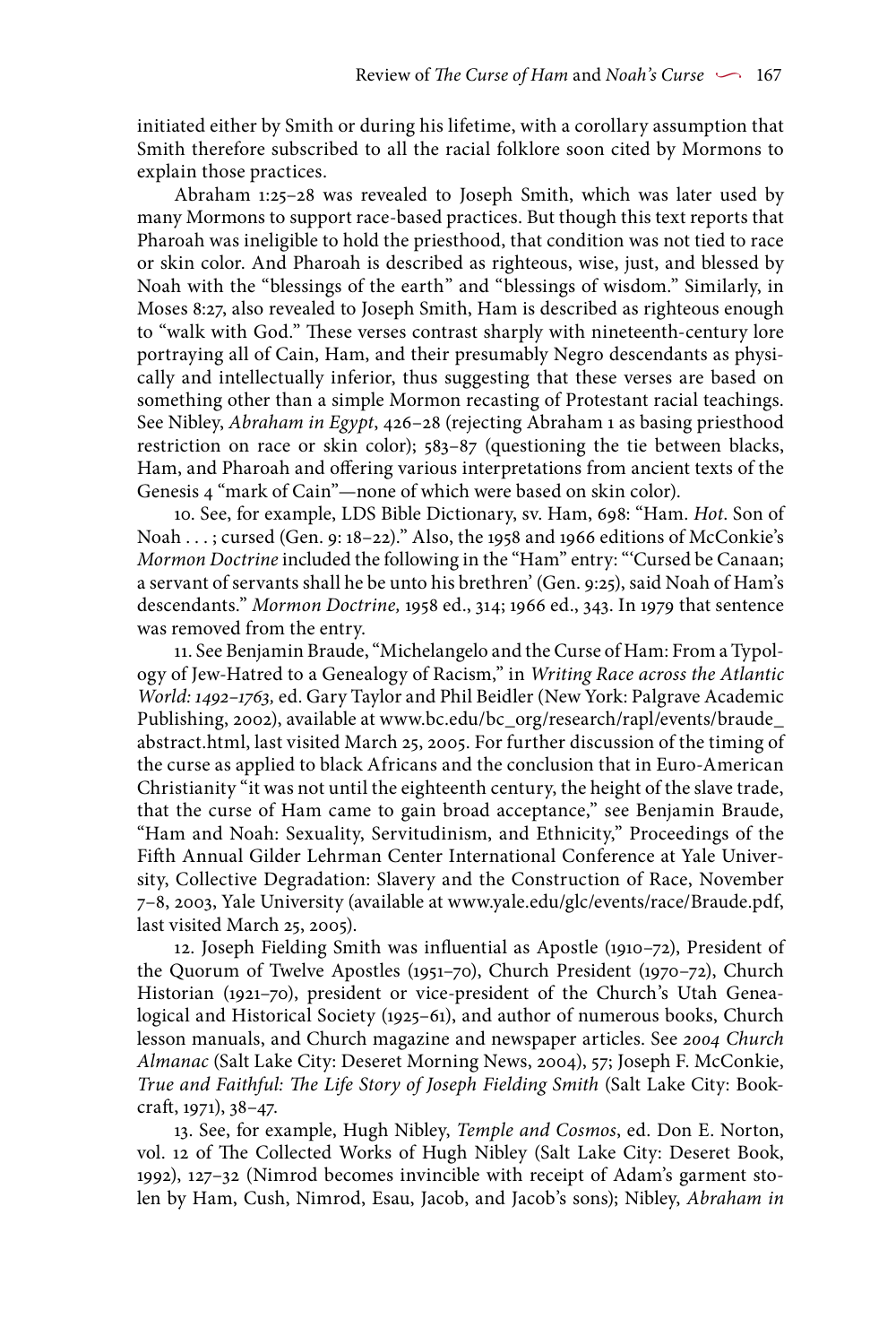*Egypt,* 171, 195–97 (Nimrod challenges Abraham to a duel, builds a tower, sacrifices victims by fire), 226–232 (Nimrod is conflated with Pharaoh as Abraham's rival, is Great Magician, is priest, casts Abraham into furnace, puts male children to death, locks up all expectant mothers, daughter falls in love with Abraham), 564 (shoots arrows to claim rule of world), 577 (marries mother, claims priesthood through stolen garment); Hugh Nibley, *The Ancient State: The Rulers and the Ruled,* ed. Stephen D. Ricks and Donald W. Parry, vol. 10 of The Collected Works of Hugh Nibley (Salt Lake City: Deseret Book, 1991), 6, 14–16, 63 (claims world rule, mad hunter, challenges God to duel), 93–94 (founder of first state, first walled city, first army), 115 (hunter of men, founder of king-ruled state); Hugh Nibley, *Lehi in the Desert; The World of the Jaredites; There Were Jaredites,* ed. John W. Welch, Darrell L. Matthews, Stephen R. Callister, vol. 5 of The Collected Works of Hugh Nibley (Salt Lake City: Deseret Book, 1988), 165–170 (mad hunter legend, claims priesthood through stolen garment of Adam, magical giant that established false priesthood and kingship, made all men sin, first to kill beasts for food), 265 (leads attack on God, builds tower).

14. Citing Benjamin Braude, "The Sons of Noah and the Construction of Ethnic and Geographical Identities in the Medieval and Early Modern Periods," *William and Mary Quarterly* 54, no. 1 (1997): 131.

15. *Brown v. Board of Education*, 347 U.S. 483 (1954) (striking down the "separate but equal doctrine" created in *Plessy v. Ferguson,* 163 U.S. 537 (1896), and mandating desegregation of public schools).

16. McConkie, *Mormon Doctrine* (1958 ed.), 107–8: "In a broad general sense caste systems have their root and origin in the gospel itself. . . . All this is not to say that any race, creed, or caste should be denied inalienable rights. But it is to say that Deity in his infinite wisdom, to carry out his inscrutable purposes, has a caste system of his own, a system of segregation of races and peoples"; 554: "Racial degeneration, resulting in differences in appearance and spiritual aptitude, has arisen since the fall. We know the circumstances under which the posterity of Cain (and later of Ham) were cursed with what we call negroid racial characteristics. . . . If we had a full and true history of all races and nations, we would know the origins of all their distinctive characteristics. In the absence of such detailed information, however, we know only the general principle that all these changes from the physical and spiritual perfections of our common parents have been brought about by apostasy from the gospel truths."

In 1979, following a revelation to President Spencer W. Kimball and the Quorum of the Twelve (of which McConkie was a member) restoring priesthood and temple privileges to all worthy members independent of race, McConkie made a few changes to the race-based teachings of *Mormon Doctrine*. The teachings quoted in this note were retained in the updated version. *Mormon Doctrine,* 1966 ed. (1979 and later printings), 114, 616.

17. One summary by Girard of the theory is: "According to the mimetic theory, no existence is free from imitation, and the alternative to imitating Christ or Christ-like models is the imitation of our neighbors whose rivalrous impulses are usually as easily aroused as our own. As soon as we pattern our desires on our neighbors' desires, we all desire the same objects and we become entangled in mimetic rivalries. Comically as well as tragically, human beings keep turning each other into obstacles to the fulfillment of the very passions they keep transmitting mimetically to one another. This is why peaceful relations among neighbors